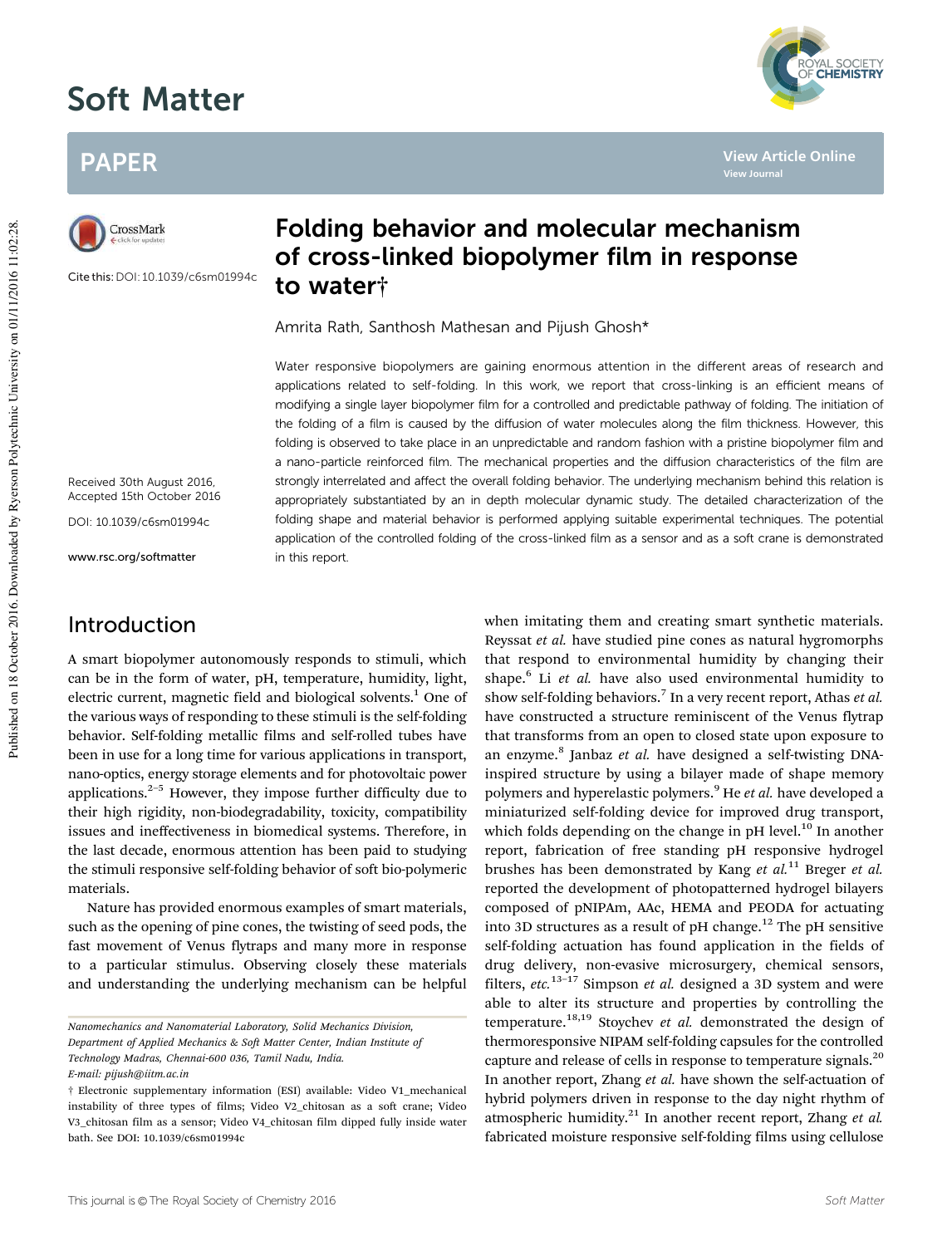that also responds to temperature.<sup>22</sup> There are mentions of many others stimuli responsive self-folding behaviors of polymer systems being actuated by water, light, magnetic field, electric field and enzymes in excellent review papers. $23-25$ 

One of the challenges associated with the earlier reported works with metals and synthetic polymers is dealing with nonbiodegradable materials.<sup>23</sup> Other challenges lie in demonstrating the self-folding behavior with 2D templates by using biopolymers.<sup>26</sup> These limitations paved the way for finding alternative soft biocompatible and biodegradable polymeric material for smart applications. The research in this particular field needs further advancement and is envisioned to play a pivotal role in future smart applications. However, one major setback with soft biopolymers is their extremely low mechanical properties which limit their further use in various disciplines, including selffolding applications. There are two commonly used approaches in the literature for enhancing mechanical properties, such as stiffness  $(E)$  and hardness  $(H)$  of a polymer matrix. The first approach is by reinforcement with a suitable nano-filler and the second by cross-linking the polymer with cross-linkers.

The nano-fillers employed in this work for improving the stiffness are biocompatible, biodegradable and similar in its mineral constituents of bone and having hydrophilic reactive sites. Hydroxyapatite (HAp) is applied as a representative hydrophilic nanofiller in nanocomposite film for studying hygroresponsive self-folding behavior. This is expected to show a similar behavior as compared to other nanofillers having hydrophilic reactive groups in terms of its interaction with water. Nanofillers in specific with hydrophilic groups have in prospect to affect the diffusion characteristics significantly, thus becomes a core interest of this folding behavior study. Further, the stiffness of the matrix is improved by cross-linking agent through 3D network structure formation. Glutaraldehyde (GA) is used in this case as a cross-linker and is anticipated to show a representative folding behavior with other cross-linked polymer systems. Desirable biorelated characteristics of GA in many biochemical applications when used in permissible limits makes it a potential cross-linker. $27$  Chitosan, one of the most promising classes of biopolymers is examined in this particular work for studying self-folding behavior. Its ability to self-fold<sup>28,29</sup> in water classifies it as a smart biopolymer.

In this report, an *in situ* self-folding study of primarily three types of films (thickness  $\sim 80 \,\mu m$ ) is performed, which includes pristine chitosan (CS), hydroxyapatite chitosan (CSHAp) and cross-linked chitosan (CLCS) films. By applying the experimental methodology, the suitability of one particular type of film showing the predictable trajectory and controlled way of folding and unfolding is identified. This finding is significant as various applications demand a control over time as well as the rate of folding. Further, an innovative experimental methodology is followed by using existing goniometer set up for capturing the precise details of dynamic folding behavior that includes the displacement at various instances of time, rate of folding, change in the slope and total time of folding of CS and the modified CS films. The folding has a strong correlation with the way of interaction of polymer chains with the water molecules

at the molecular level. The complex interplay of mechanical properties and diffusion characteristic affecting folding is understood by performing a molecular dynamic (MD) study. A systematic experimental observation and in-depth molecular mechanism study will play a pivotal role in controlled selffolding behavior, providing parameters for developing material models and its validation.

The driving forces behind self-folding can be many, and to list a few there is stress release, lattice mismatch, surface tension and swelling based self-folding.<sup>30</sup> Swelling based folding is of particular emphasis in this report. A differential change in volume due to non-homogeneous swelling allows the bottom surface of the film to stretch relatively more compared to the top surface of a single layer 2D film, thus resulting in differential strain along the thickness of the film. Then, the film unfolds and falls down when there is no differential strain in the top and bottom surface of the film. The folding of polymer films due to swelling can be broadly affected by two major factors: stiffness (mechanical property) of the polymer matrix and diffusion (physical property) of the polymer. These two properties are, however, strongly interconnected as diffusion phenomena significantly influence the mechanical properties and *vice versa*. Therefore, it is important to study the *in situ* self-folding behavior of the film in its pristine state as well as after modifying its stiffness by the two approaches mentioned above in order to make a suitable selection for specific applications.

All of the previously mentioned reports on bio-inspired models point toward a greater interest for sustainable biopolymers for self-folding applications, which is the focus of this study. In brief, this report primarily focuses on three main aspects of the folding behavior of CS biopolymer films. In the initial section the suitability of CS and modified CS films to undergo reversible and predictable pathways of folding and unfolding has been examined. Moreover, a comprehensive characterization of the folding behavior has been performed in terms of displacement at various instances of time, rate of folding, change in the slope and total time of folding. This section is followed by MD mechanism study of the interaction of the polymer film in the proximity of water. This study provides a deep insight into the corresponding mechanism responsible for the observed differences in the folding behavior of CS and modified CS film (CSHAp and CLCS). The last section discusses the experimental evidence of controlling the folding behavior by changing the degree of cross-linking, which is a requirement in various controlled self-folding applications as mentioned earlier. The potential of CLCS films in futuristic smart applications as a sensor and a soft crane is discussed and provided in Videos V2 and V3 (ESI†).

### Results and discussion

#### Self-folding of chitosan films triggered by water contact

The water responsive behavior of a free standing chitosan film having a thickness  $\sim 80$  µm is demonstrated by studying its dynamic folding behavior at different instances of time.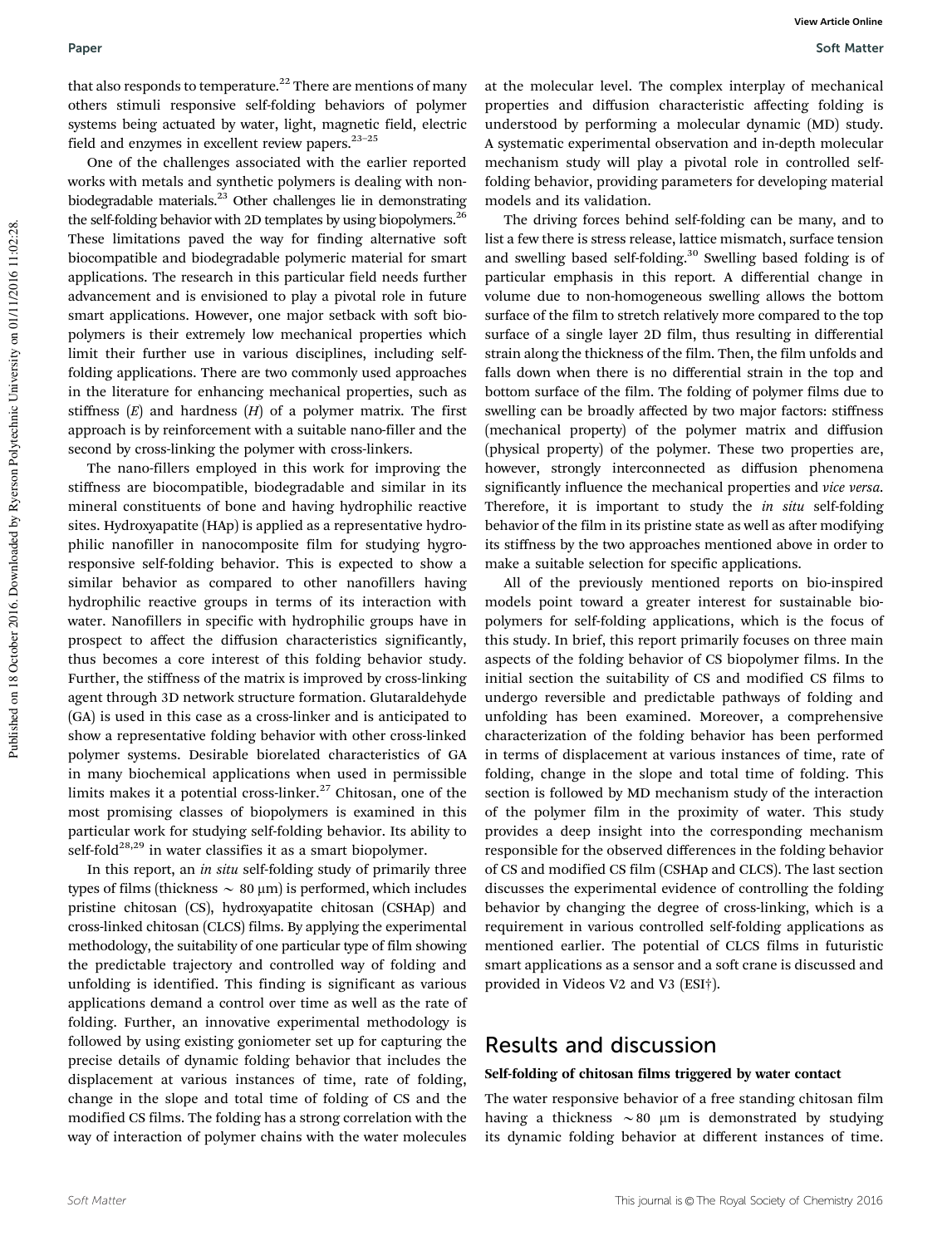

Fig. 1 Schematic representation of chitosan film folding due to differential swelling.

The self-folding behaviour of the film when only one side (bottom surface) is exposed to water is due to the existence of turgor pressure in the transverse direction to the plane of the film. This pressure gradient leads to differential strained surface layers having a higher stretched bottom surface (in water contact) compared to the top surface resulting in folding as shown schematically in Fig. 1. The figure shows that initially the film has a flat shape, followed by a gradual folding and unfolding in a predictable path every time. This folding behavior is reversible, *i.e.* it unfolds back to its original flat position and this behavior is repeatable a few times. This particular symmetrical pattern of folding from both sides has a strong dependence on its aspect ratio as reported earlier.<sup>30</sup> The folding phenomena take place gradually over a certain span of time with a corresponding change in the tip angle/slope of the film. By tracking this, the information about the rate of folding can also be obtained which carries significant information about the diffusion characteristics. This will be helpful in material modeling, designing and calibration of bio-films for a specified application. The experimental characterization of such folding behaviors is highly challenging and needs to be performed carefully to capture these behaviors. The procedure and set up applied to characterize this dynamic folding is explained in the Experimental section.

Furthermore, to demonstrate that the self-folding behaviour is not due to material inhomogeneity, experiments were performed by placing the film fully dipped inside the water bath and humidity chamber. As expected the film does not fold in either of these cases. The video of the film dipped along the vertical direction inside a water bath is Video V4 (ESI†).

#### Characterization of the folding shape of CS, CSHAp and CLCS films

Folding shape characterization of primarily three types of chitosan films, *i.e.* CS, CSHAp and CLCS films, are demonstrated



Fig. 2 A comparison plot showing  $x$  and  $y$  displacements during folding for CSHAp, CS and CLCS films at (a) 5 s and (b) 8 s.

in this section. Since this folding is symmetrical, the plot is shown taking the center point as the axis of folding.

The *x* and *y* displacement during the folding of the film for the above three cases is shown in Fig. 2a and b for 5 s and 8 s respectively. This plot provides the comparative study about the time taken for the complete folding and rate of folding of the above mentioned films. As observed from this figure, the time taken by the films to completely fold follows the order  $CSHAp < CS < CLCS$ . The total time taken for CSHAp, CS and CSCL film to completely fold is 8 s, 10 s and 26 s respectively, from the point of initiation of film folding. One of the most important observations from this study, which decides the workability of the film is the unfolding pattern of the film (shown in Video V1, ESI†). In our later sections, the unfolding feature of the film is shown to be useful in futuristic smart applications. Chitosan and CSHAp films in particular show a random or unpredictable unfolding pattern due to a loss of integrity and stability. Whereas a predictable path of unfolding is observed only in the case of CLCS films, which is similar to the path taken during the folding.

The structural stability in this context defines the ability of the film to perform folding and unfolding in a predictable path. It depends on various factors which can be broadly categorized into two, *i.e.* the mechanical properties (*E* and *H*) of the film and the diffusion characteristics of the film interacting with water. The stiffness of the material, however, degrades as a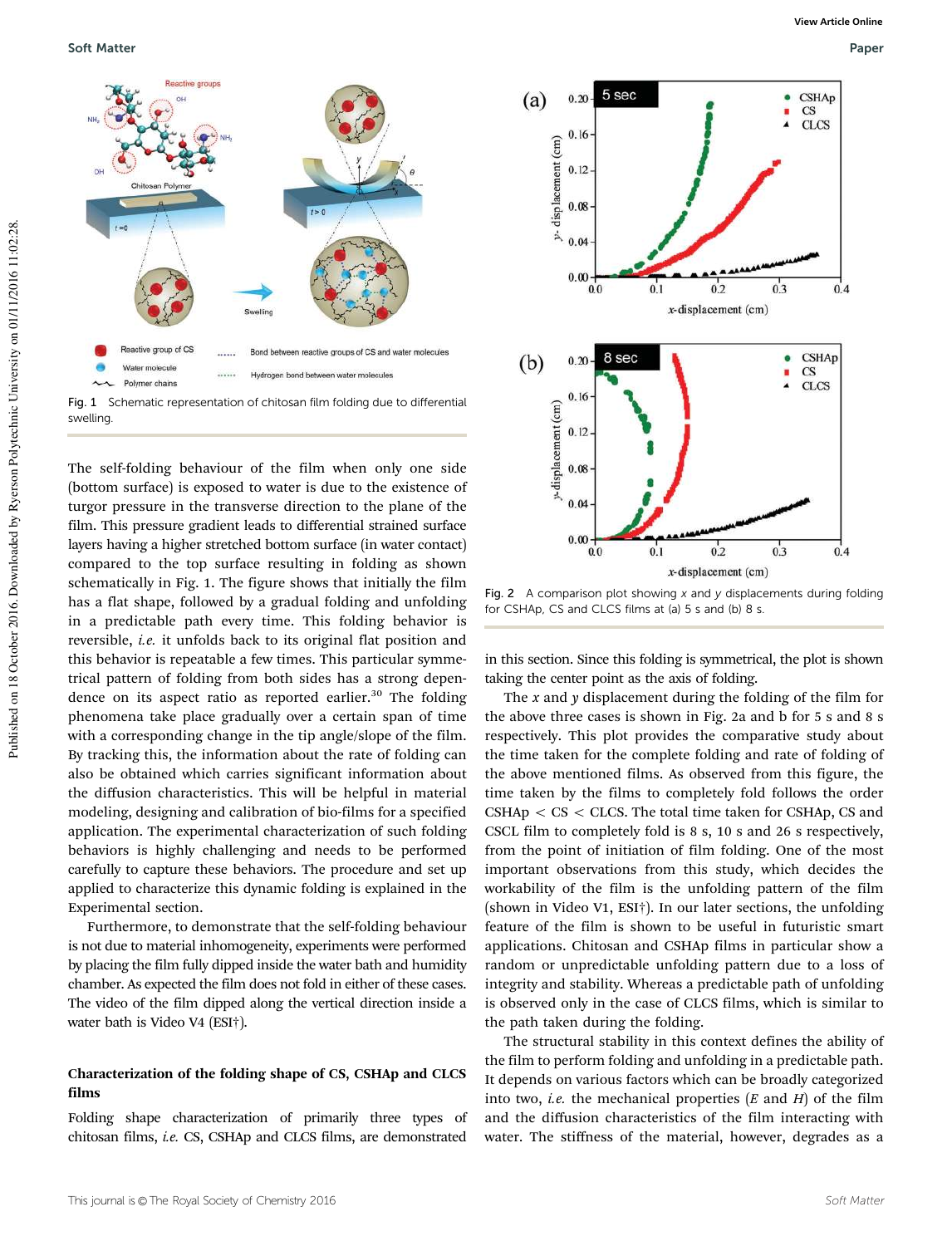

Fig. 3 An optical microscope image showing experimental evidence of the improved stability of the CLCS film in terms of folding and unfolding compared to CS and CSHAp films.

function of time during folding since diffusion influences its mechanical properties. The loss in stiffness, in turn, affects its diffusion characteristics. The extent of influence in the properties is higher for CS and CSHAp films compared to CLCS films. This is reflected in the unfolding pattern of the film shown as experimental evidence in Fig. 3 (Video V1, ESI†). The molecular mechanism responsible for the reduction in mechanical properties is appropriately justified by the following MD mechanism study.

#### The interaction mechanism of water with a biopolymer, a hydrophilic nanoparticle biopolymer and a cross-linked biopolymer applying molecular dynamic studies

This section discusses the molecular interaction mechanism of a biopolymer (CS), a hydrophilic nanoparticle reinforced biopolymer (CSHAp) and a cross-linked biopolymer (CLCS) model system in the presence of water molecules. The MD study provides an insight into the difference in the folding behavior observed for the above mentioned film as a result of the diffusion characteristics and its influence on the stiffness of the polymer matrix for three different systems.

#### CS/water MD study

The primary functional groups of the biopolymer CS are the amine  $(NH<sub>2</sub>)$  and hydroxyl  $(OH)$  groups. Within the CS system, amine groups and hydroxyl groups interact *via* hydrogen bond formation. However, in the presence of water molecules, the hydroxyl group of CS forms hydrogen bonds with water by remaining closer to the water molecules, $31$  as shown in the Fig. 4a. These interactions are confirmed using radial distribution function (RDF) analysis. As a result of these interactions, some of the functional group sites in CS are occupied by the water molecules, thus, allowing an easy diffusion of the remaining water through the CS polymer chains. Therefore, the molecular interactions responsible for holding the chains together within the CS system become weaker. This leads to a reduction of the stiffness of the CS chains.

#### CS/HAp/water MD study

The model applied in the MD interaction study of CSHAp and water system is shown in Fig. 4b. The presence of HAp



Fig. 4 (a) Hydrogen bond network within the CS water system, (b) molecular structure of the CSHAp system and (c) the CLCS system solvated with water molecules (hydrogen – white; oxygen – red; carbon – cyan; nitrogen – blue; colour coding for CPK representation, carbon – cyan; oxygen – red; hydrogen – white; calcium – green; phosphorous – tan gold).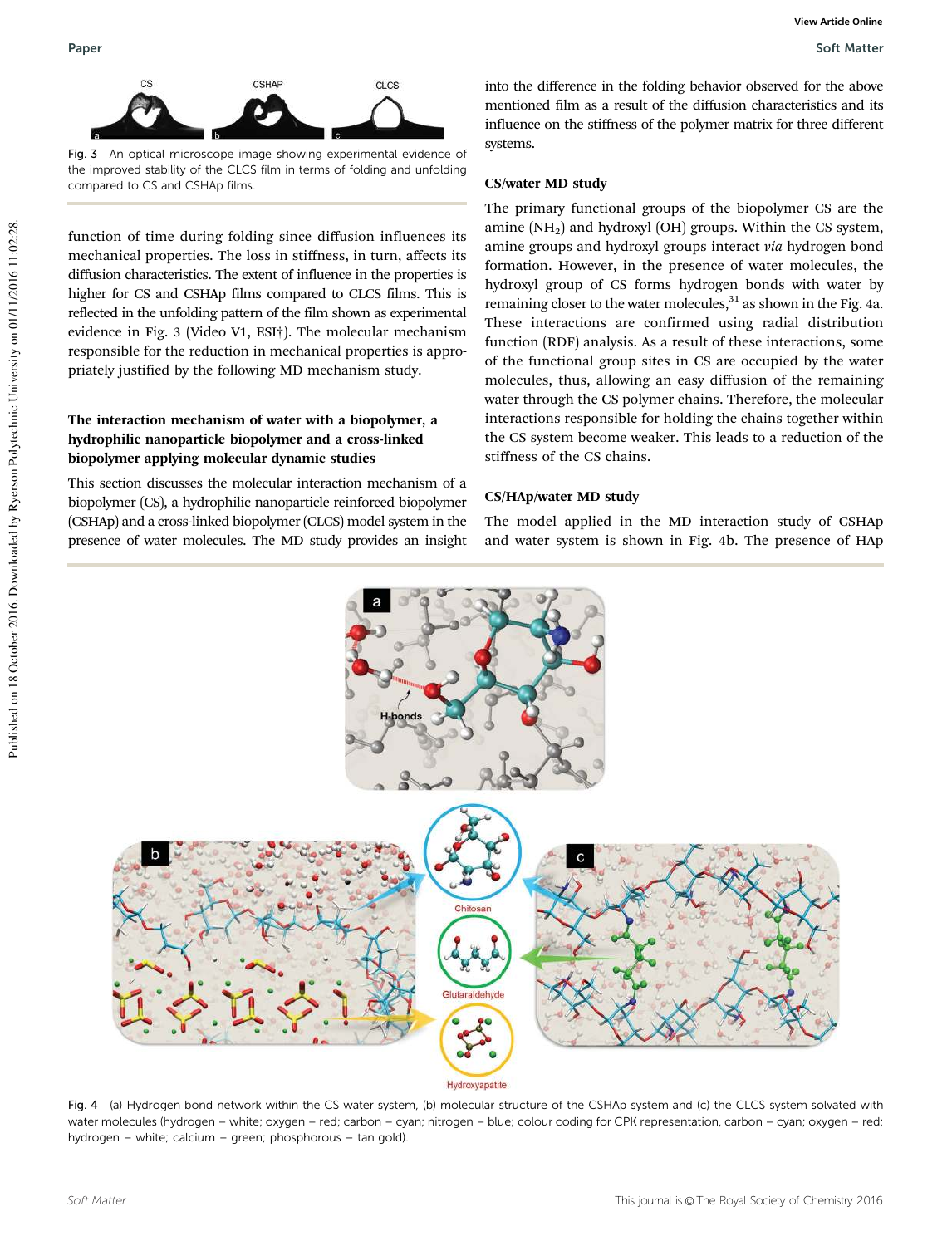nanoparticles improves the stiffness of the CS polymer matrix. One of the primary reasons is the restriction imposed by HAp towards changing or adoption of dihedral conformation of CS through reactive group interactions. $32-34$  In the presence of water molecules, it is observed that the CS chains are no longer closer to the HAp surface, as they were during the initial stages of the simulation process. The water molecules diffuse through the chitosan chains to reach the HAp surfaces. The interactions between the OH and NH<sub>2</sub> groups of CS with the Ca<sup>2+</sup> and PO<sub>4</sub><sup>3-</sup> ions present in HAp are hindered due to the diffusion of water molecules towards the HAp surface.<sup>33</sup> Unavailability of the site of  $Ca^{2+}/PO_4^{3-}$  ions of HAp for CS results in the free movement

of CS chains. Therefore, its dihedral conformations are not influenced by the HAp surface. Desorption of the CS chains from the HAp surface is captured at 0 ns, 1 ns, 5 ns and 8 ns, as shown in Fig. 5. The above mechanism is confirmed using a Radial Distribution Function (RDF) plot, which shows a reduced interaction between HAp and CS at longer times. The drop in interaction between HAp and CS in the presence of water medium leads to the loss of load transfer from the particle to the matrix. Thus, it reduces the stiffness necessary to maintain the structural integrity of the CS nanocomposites. Therefore, the nanocomposites tend to behave as a two phase material comprising of CS and HAp particles. This makes it



Fig. 5 Desorption of chitosan from the HAp surface after (a) 0 ns, (b) 1 ns, (c) 5 ns and (d) 8 ns of simulation (water molecules are removed from a, b and c for clarity). (Chitosan – licorice blue; hydroxyapatite – licorice orange; oxygen – red; phosphorous – yellow; calcium – green.)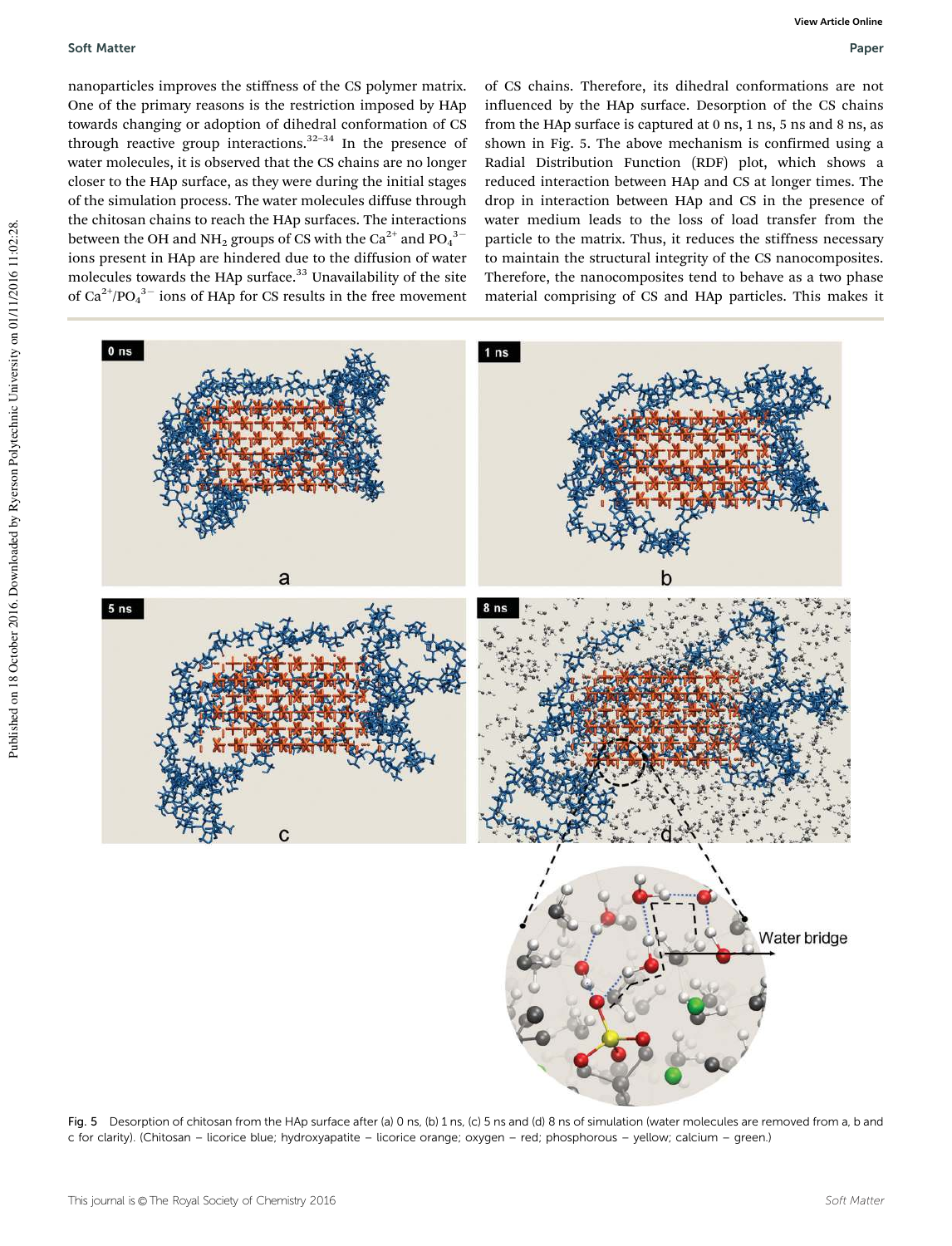unsuitable for self-folding applications, which is also confirmed from our experimental observations of the free movement of CS chains.

#### CS/CL/water MD study

It is experimentally verified that the cross-linked chitosan system performs a complete folding and unfolding process compared to a pristine and particle reinforced chitosan system. The cross-linked material systems in water medium possess adequate stiffness to perform self-folding phenomena. The variation of stiffness of the cross-linked CS system due to water molecules was understood by performing SMD (Steered Molecular Dynamics). SMD was performed on the pure CS system and the cross-linked CS system in the presence and absence of water molecules. The corresponding load displacement plot is obtained for the above mentioned systems as shown in Fig. 6a and the corresponding snapshots of the initial and final state from SMD as shown in Fig. 6b and c. During the initial stages of SMD, crosslinked-CS in the absence of water molecules tends to take a higher load compared to cross-linked CS in the presence of water molecules. This trend is because of the physical interactions that exist within the cross-linked CS system. In the presence of water molecules, these interactions are disturbed and thereby weaken the network structure. At the later stages of simulation, the three dimensional network structure formed due to GA molecules assists in maintaining the stiffness of the system. $33$  The load carrying capability of cross-linked CS in the presence and absence of water molecules is almost the same at later stages of deformation. Also, it is noticed that the load carrying capability of pure CS completely reduces at later stages of deformation. Thus, making it unsuitable for the self-folding phenomenon. The above mechanism explains the suitability of the cross-linked system for self-folding phenomenon.

### Slope variation of chitosan films during folding

The change in the shape of the film is accompanied by a change in the slope of the tip of the film, as shown in Fig. 7a–c. Measuring the slope is one of the primary means of quantifying



Fig. 6 (a) SMD force–extension profile for CS, CLCS and CLCS–water systems and their corresponding images of CLCS–water system (b) before pulling and (c) after pulling along x-direction. (Water molecule – line representation cyan; cross-linking agent – licorice green; chitosan – licorice purple.)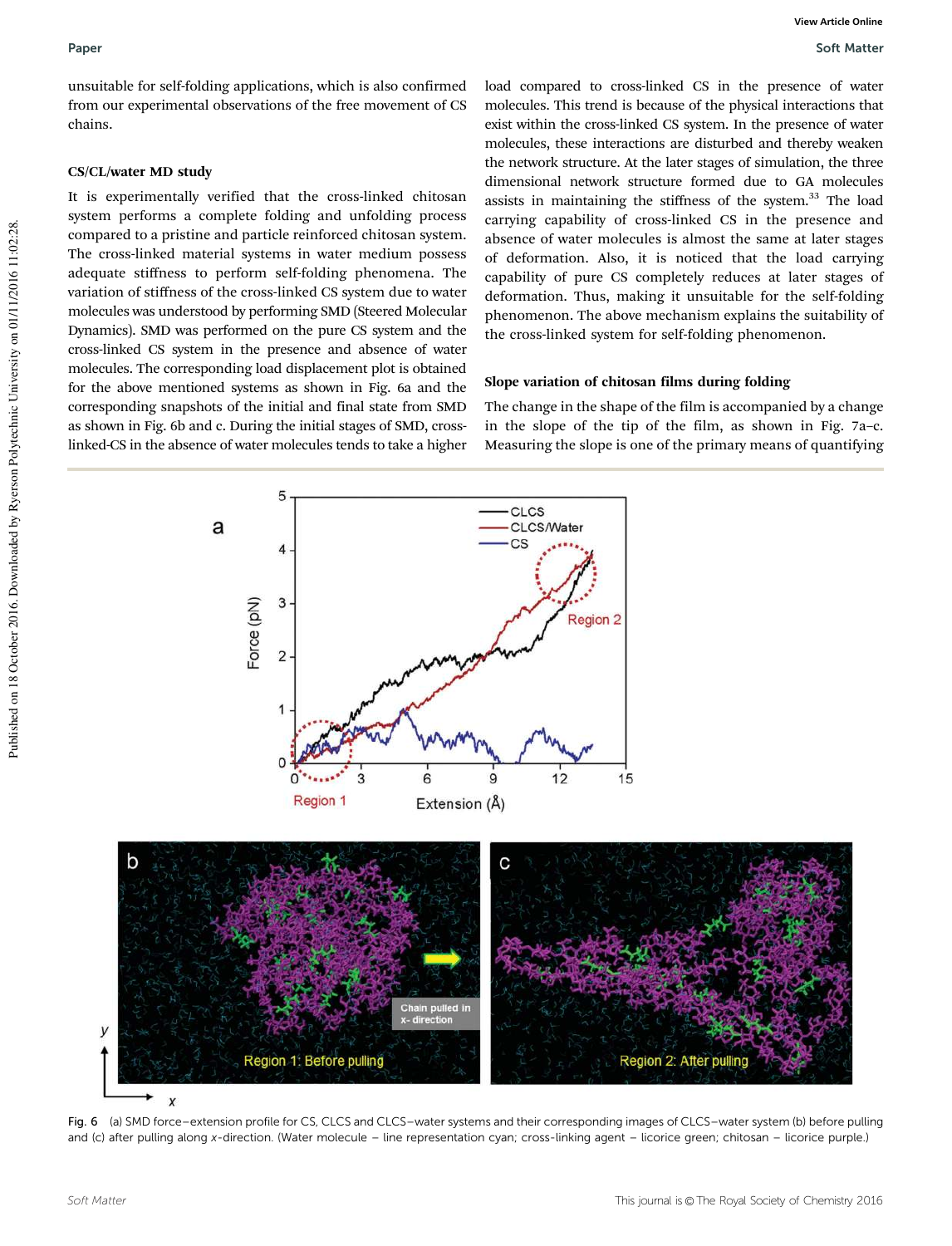

Fig. 7 The slope variation of the tip of the film during folding with the passage of time for the (a) CS, (b) CSHAp and (c)  $CLCS0<sub>0.03</sub>$  films and (d) the displacement profile of a representative CLCS<sub>0.03</sub> film folding placed in water at various instances of time.

the folding phenomena. All the experiments are repeated at least 3 times and the measurement of the average slope with a maximum standard deviation of approximately  $9^\circ$  is shown in the Fig. 7a. The change in slope of the CS and CSHAp films is shown for 10 s as the film completely folds within that time. However, the time taken for the same amount of folding for CLCS is comparatively higher.

In addition to this, one more relevant observation made from Fig. 7d is the rate of film folding. This is plotted only for the CLCS system since this is the actual system of interest compared to the other two systems. The rate of folding is observed to increase until 20 seconds, followed by a steep drop as shown in Fig. 8a. The drop in the curve is the result of the near saturation effect. This explains the reduction in the water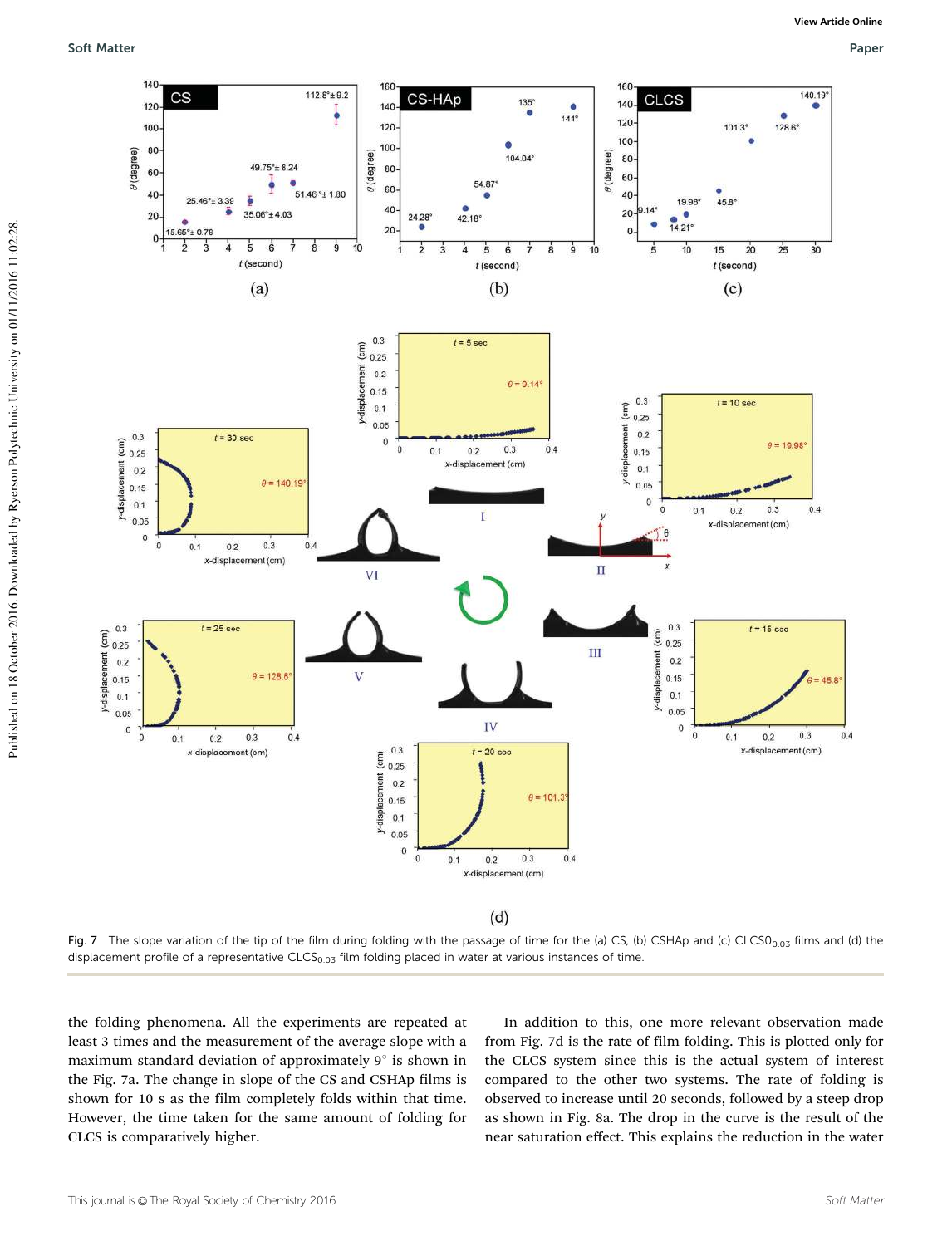

Fig. 8 (a) Rate of change of the slope of the  $CLCS<sub>0.03</sub>$  film with folding time and (b) the slope variation of the tip of the film with the passage of time for three different cross-linking contents.

diffusion due to the lesser availability of reactive groups present in the CLCS systems to form a bond with the water molecules. The reduction in the water diffusion is affected by the tension compression action during film folding as schematically shown in Fig. 9a. The folding causes tension and compression in the lower and upper half of the film respectively. The compression in the upper part could alter the diffusion path by changing the polymer chain orientation, chain entanglement, decrease in free volume, thus, affecting the rate of diffusion. This becomes a motivating factor for further the investigation of the mechanical properties on diffusion characteristics, which is the main focus of our immediate future work.

#### Effect of cross-linking (CL) content on folding

To study the effect of cross-linking on folding characteristics of the film, three different percentages of cross-linking (CL) agent, *i.e.* 0.03%, 0.057% and 0.095% are used in this study. Beyond 0.095% of CL agent, it is observed that the film cracks during the processing due to high brittleness. Moreover, it also imposed difficulty in cutting the film into the desired dimension due to brittle fracture of the film. Characterization of the folding shape along with the change in the angle is shown for a representative  $CLCS<sub>0.03</sub>$  film in Fig. 7d. The enhanced mechanical property leading to better workability and folding behavior of the film is observed due to addition of

cross-linking agent to the pristine CS film. It is also noticed that the slope of the film reduces with increasing content of cross-linking agent at a particular time frame as shown in Fig. 8b. The reduction in slope is related to increase in total folding time. With  $CLCS<sub>0.03</sub>$ , the total folding time is measured  $\sim$  26 s, which increases to  $\sim$  32 s for  $CLCS<sub>0.057</sub>$  and  $\sim$ 35 s for CLCS<sub>0.095</sub>. As mentioned earlier, for CLCS<sub>0</sub> (pure CS film), this folding time is 10 s. In a similar way, by changing the cross-linking content, the total time can be varied over a time frame of approximately 10–35 s, which gives an estimation of the total folding time that can be achieved in this case. This observation is critical for designing a film for a particular situation demanding necessary control over folding time. Interestingly, for a very high content of CL ( $CLCS_{0.095\%}$ ), the film folds, but does not connect the opposite ends completely unlike the previous cases of folding. This is dependent on the aspect ratio of the film used for folding. For a lower CL, content the film will fold as well as connect opposites ends for different aspect ratio film. For a very high CL content, the film will not fold completely irrespective of different aspect ratio. However, for different aspect ratio, the critical CL content (minimum CL content at which the film will not connect opposite ends) will vary. For the aspect ratio followed in this manuscript, the critical CL content is observed at  $CLCS<sub>0.095</sub>$ . Moreover, the folding and connecting the opposite ends of the film is an interesting phenomenon which can be engineered to be used as a sensor for measuring either humidity level, identifying pH of particular solvent, detecting biological molecule or any other entity of desired interest in a solvent. Therefore, for these applications a very high degree of cross-linking content is not desirable.

#### Nanomechanical characterization of chitosan films

The depth sensing nanomechanical characterization is performed on CS, CSHAp and CLCS films to determine the material's Young's modulus (*E*) and hardness (*H*). Owing to the small dimension of the film in the actual field of use and higher spatial resolution, quasi-static nanoindentation is a more convenient technique compared to bulk mechanical characterization. The indentation is carried out on both dry as well as wet films (fully saturated with water). The method followed for dry film is explained in detail in our previous work and the *E* and *H* values obtained for the CS and CSHAp films are 1.49  $\pm$  0.07 GPa and 0.11  $\pm$  0.01 GPa, and 2.43  $\pm$  0.47 GPa and 0.13  $\pm$  0.02 GPa, respectively.<sup>32</sup> The *E* and *H* values for the cross-linked films are performed in the current work and calculated as  $3.08 \pm 0.15$  GPa and  $0.21 \pm 0.005$  GPa, respectively. The mechanical properties of the CLCS films are observed to be higher compared to both CS and CSHAp. As the CLCS film is the actual system of our interest, its mechanical properties at fully saturated conditions (wet state) are measured applying nanoindentation by using a fluid cell tip. The *E* and *H* values are 38.3  $\pm$  8 MPa and 6.6  $\pm$  2.8 MPa, respectively.

#### Equilibrium swelling behaviour of chitosan films

The equilibrium swelling ratios of the CS, CSHAp and CLCS films that affects the overall folding behavior are determined by using gravimetric measurements. Specimens are immersed in fresh DI water and the change in weight of the swollen film till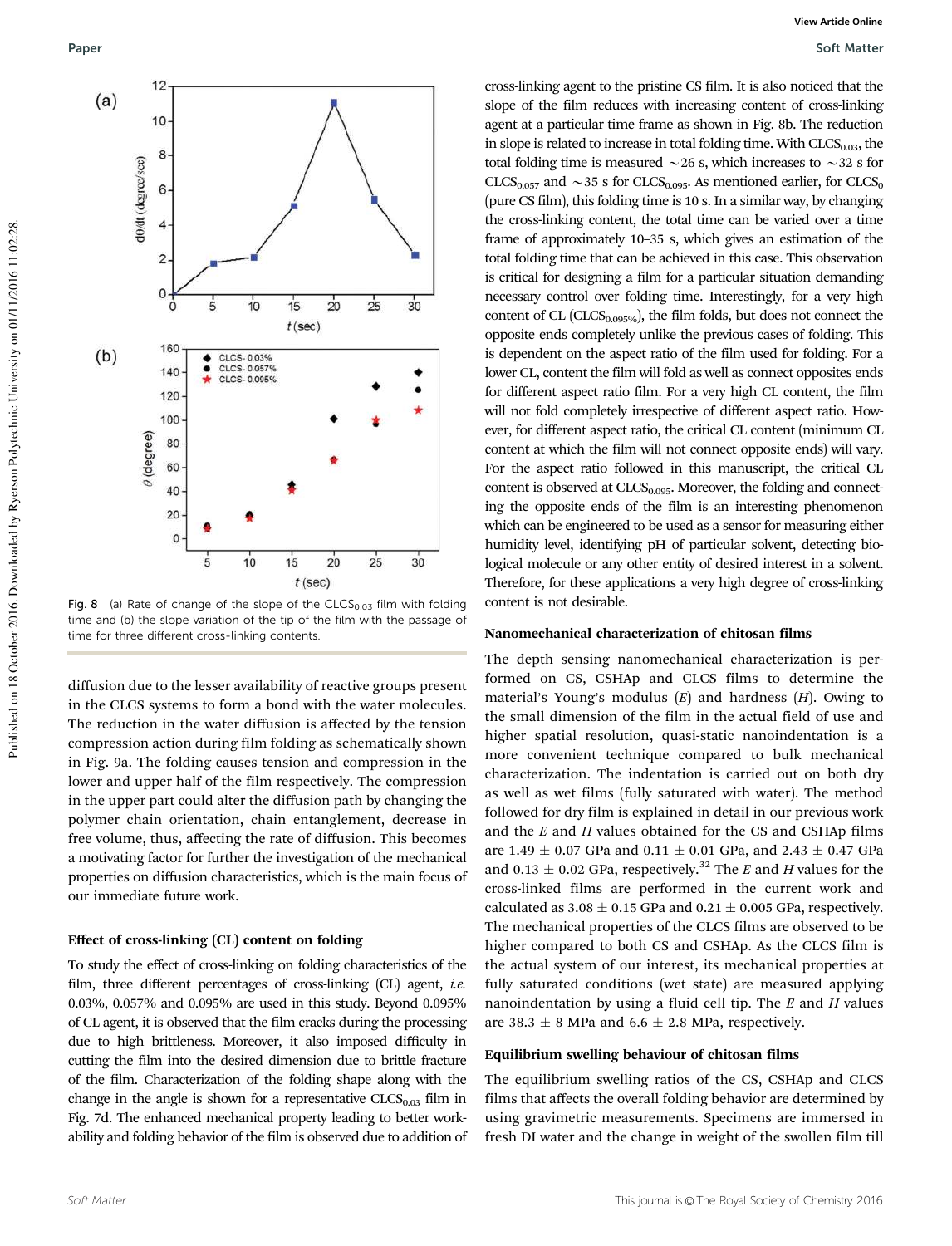



Fig. 9 (a) Schematic representation of the zoomed view of tension and compression region in the film during folding, (b) schematic representation of the lifting of cargo by the CLCS film during folding and (c) the snapshot of cargo lifting at various time instances by the CLCS film.

it reaches the equilibrium swelling is measured. The equilibrium swelling ratio of CS, CSHAP and CLCS at a time interval of 60 min is determined to be 10171.15%  $\pm$  277.35%, 4371.62%  $\pm$ 332.72% and 161.54%  $\pm$  1.37%, respectively. The high degree of swelling of the CS and CSHAp films compared to the CLCS films affects the mechanical properties of the film. During the swelling process, the chains present in the polymer matrix tend to move away from each other due to the diffusion of water. This behaviour of chain movements is relatively high for CS and CSHAp compared to CLCS, thus reducing its mechanical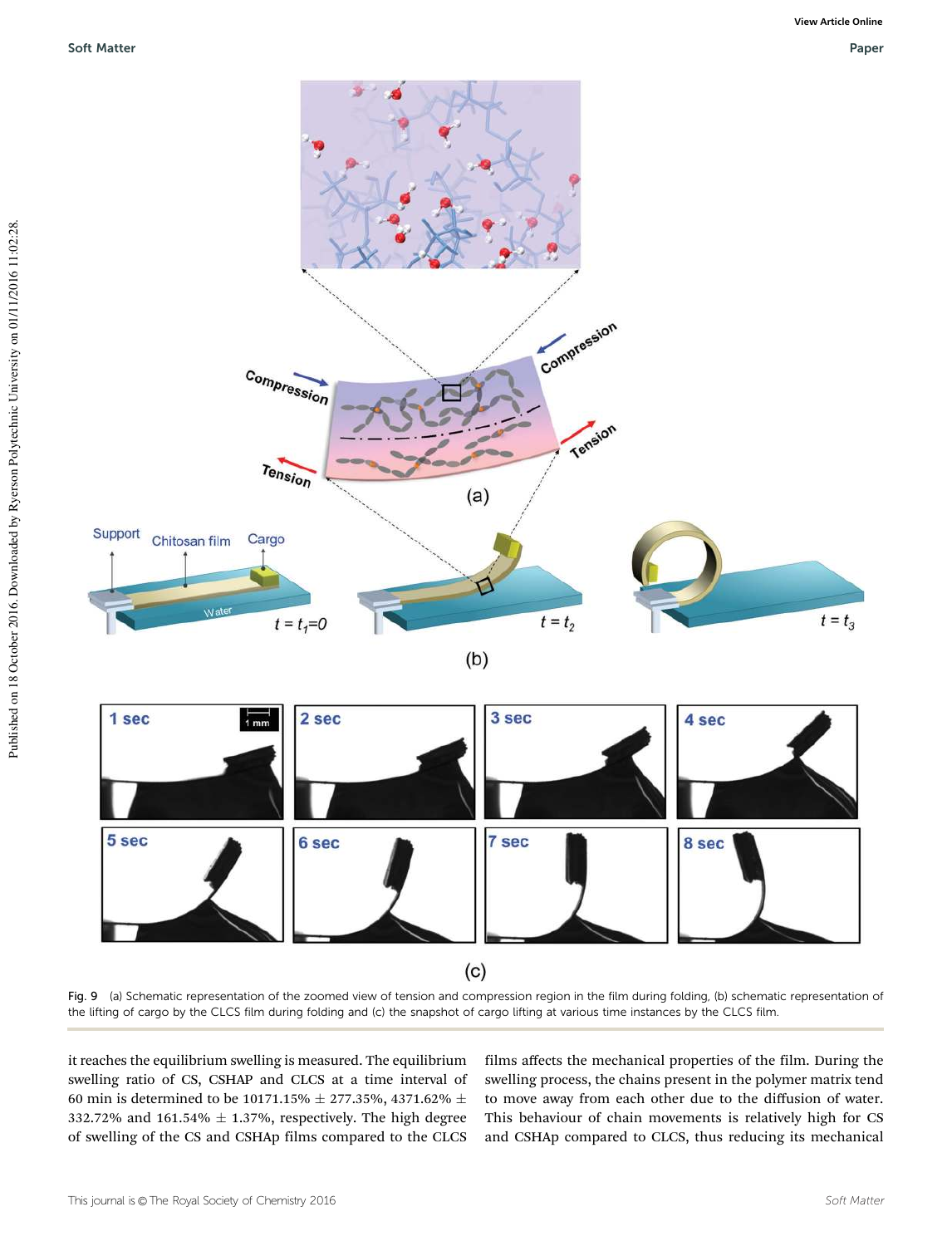

Fig. 10 (a) The variation of force functions with the x-displacement for cantilever film folding at 1 s, (b) a plot showing the displacement curve fitting of experimental and numerical data at 1 s and (c) x and y coordinates of the CLCS film during lifting of various cargo ratios at  $t = 3$  s.

properties significantly. This is reflected in the folding pattern of the film as shown in Fig. 3. The molecular mechanism of the higher swelling ratio of CS and CSHAp compared to the CLCS film is explained in detail in the previous section.

#### Load carrying capacity of chitosan film

The symmetrical folding behavior of the film can be used as a possible soft crane for lifting a cargo. A CLCS film is found to be suitable for this purpose as the other chitosan films (pure CS and CSHAp) lose their mechanical stability upon being exposed to water and are not capable of lifting any load. In order to accomplish the lifting of a cargo, a CLCS film is fixed at one end to impose a cantilever boundary condition, while the other end is left free as shown schematically in Fig. 9b. The film is loaded with various weight ratios of cargo : film, *i.e.* 0, 4.5, 15, 20 and 25 in order to determine its maximum load carrying capacity. The snapshot of the film lifting cargo for a weight ratio of 4.5 is

shown in Fig. 9c. The maximum load carrying capacity is determined for the film and demonstrated in Video V2 (ESI†). It was also observed that with all these loads, the total folding time remains nearly same, which is  $\sim$  15 s. However, in the initial phase of the lifting, a delay in the response time is observed, which is shown at 3 s from the start of folding as shown in Fig. 10c. The force function and bending stress developed during the folding of the film without cargo is determined here. The deflection of the film at *t* = 1 s is analyzed in ABAQUS 6.10.1 assuming the theory of a linear elastic beam. The chitosan film is modeled as a 2D line element with the cantilever boundary condition. The material properties, Young's modulus (*E*) and Poisson's ratio ( $\nu$ ), are 3.08  $\pm$  0.15 GPa and 0.3, respectively. The force function acting on the film is analytically determined from the experimental curve. The displacement  $\gamma$  as a function of  $x$  is determined from the experimental curve. By substituting EI in the force equation



Fig. 11 A schematic representation of the concept of light glowing by using the CS film folding phenomena.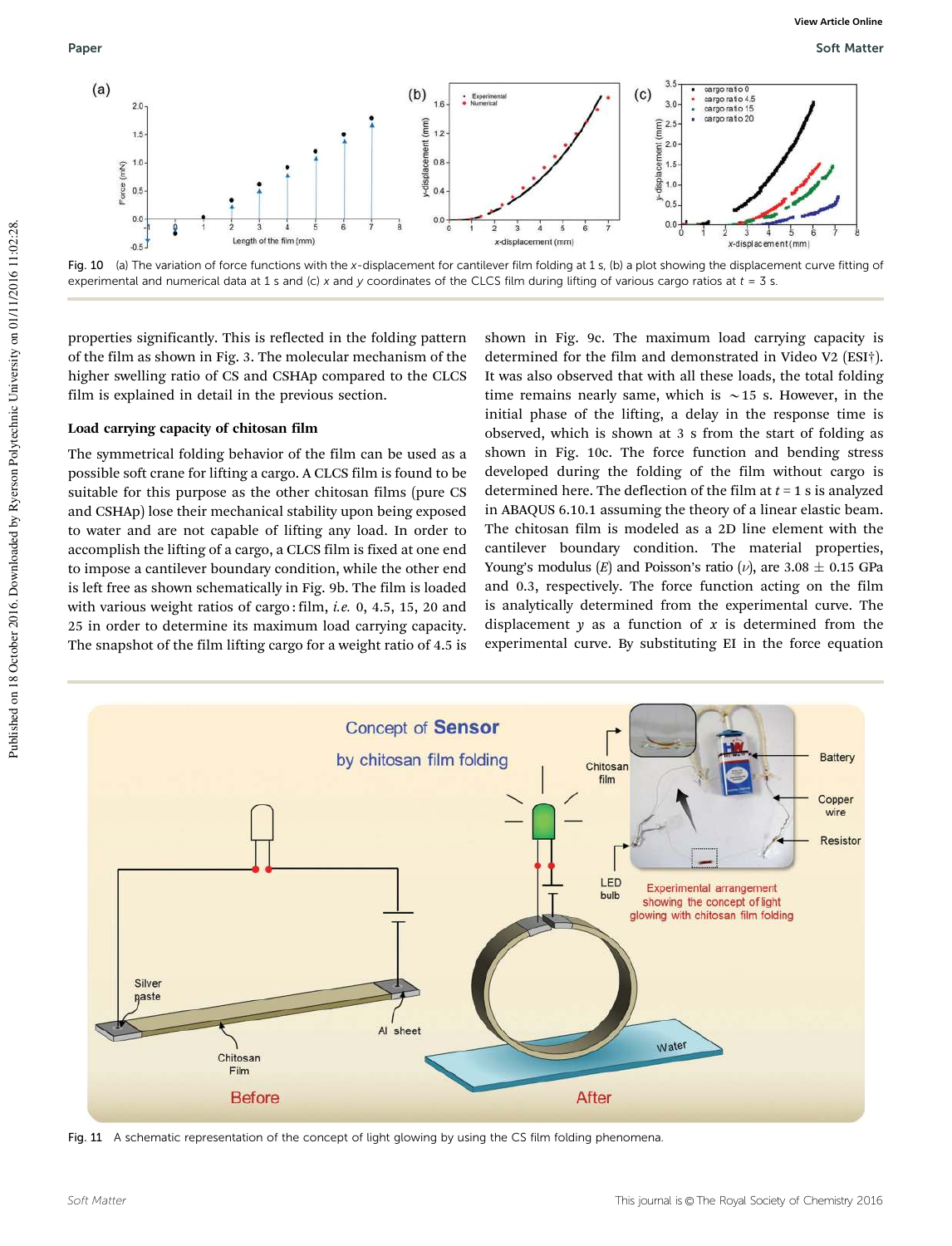given by  $F(x) = \mathrm{EI}(\mathrm{d}y^4/\mathrm{d}x^4)$ , the transverse force function acting on the film is obtained as:

$$
F(x) = 0.00029207x - 0.00024953.
$$

The variation of force as a function of *x*-displacement is shown in Fig. 10a. The obtained force function is given as an input to the solver. The displacement obtained is in good agreement with the experimental values, as shown in Fig. 10b. The bending stress in this case is found to be 16 MPa. This result is shown for the cantilever film after 1 s. However, this theory fails for deflections at a higher time frame due to the introduction of non-linearity in the problem. This has to be studied applying advanced theories of large strain, which is a standalone study by itself. This study only provides an idea of the type of force function and the stresses developed during the initial phase of folding.

#### Application of chitosan film folding as a sensor

A preliminary concept of applying the above principle of symmetrical folding as a sensor is shown in Video V3 (ESI†) as a proof of the concept. This video shows the glowing of an LED light when the film end points get connected during the folding process. The chitosan film showing folding behavior can be designed as a possible humidity sensor, as shown schematically in Fig. 11. This kind of folding behavior is demonstrated by using only the CLCS film as discussed in earlier sections. The folding time and the measured quantity need to be appropriately calibrated prior to use.

### Conclusion

The objective of this particular study is to determine the suitability of chitosan films to undergo folding and unfolding in response to water. For that, chitosan was modified by a crosslinking agent and reinforced with nanoparticles. The crosslinked chitosan film is identified to be the most desirable for the purpose of controlled and predictable pathways of folding and unfolding. A comprehensive characterization of the folding behavior in terms of its displacement, total time, rate and slope of folding are determined for all types of films studied. This experimental characterization will be helpful in the development of material model as well as its validation. The crosslinked chitosan film also has the potential to have control over the total time of folding, which can be altered between approximately 15–35 s by varying the concentration of the cross-linking content. The mechanism responsible for identifying the suitability of a particular film for folding purposes is understood by performing a molecular dynamics study. The complex interplay of stiffness of the polymer and interaction of the polymer in the presence of water decides the suitability of the film to undergo folding. Chitosan and nanoparticle reinforced chitosan are observed to lose their stiffness due to interaction with water molecules, thus making it unsuitable for folding. Whereas, a three dimensional network structure formation for a crosslinked system assists in maintaining the stiffness even in the presence of water. This is reflected in the controlled way of folding for cross-linked chitosan film compared to other film types. As a proof of concept, the cross-linked chitosan film is shown to be applied as a sensor and as a possible soft crane in the attached Videos V2 and V3 (ESI†).

### Experimental section

#### Material

Chitosan powder (degree of deacetylation >90%, viscosity (100–200) cps, medium molecular weight), were supplied from SRL Pvt. Ltd (India). Hydroxyapatite nanopowder,  $<$  200 nm size (BET), glutaraldehyde (25% aqueous solution), and acetic acid, >99.7% were purchased from Sigma Aldrich (India, Bangalore). Petri dish of size  $\phi$ 35, 15 mm thickness was used for pouring chitosan solution to make film.

#### Fabrication of chitosan films

Uncross-linked chitosan films. Chitosan solution (1.5% w/v) was prepared by dissolving 150 mg of CS powder in 10 mL of acetic acid (1% v/v). The solution was stirred by keeping over a hot plate magnetic stirrer at  $\sim$  45 °C for 2 hours forming a homogenous solution. Low speed stirring was applied to avoid formation of bubbles inside the CS solution. The homogeneous solution was poured into a clean Petri dish and kept in oven for  $\sim$  15 hours to dry. A CS film of  $\sim$  80 µm thickness was formed and stored in desiccators for further use.

Chitosan–hydroxyapatite films. To the above prepared homogenous pure CS solution, HAp powders were added slowly. The entire solution was maintained at  $\sim$  45 °C for 48 hours for homogeneous mixing of HAp powders with CS solution. After uniform mixing, the solution takes pale yellow color unlike pure CS film. The CS–HAp solution was poured into a clean Petri dish and kept inside oven to dry.

Cross-linked chitosan films. Cross-linked CS films were prepared by adding glutaraldehyde as a cross-linking agent to the above prepared pure CS film. Cross-linking amounts of 0.037%, 0.057% and 0.095% [glutaraldehyde (200 mL, 300 mL and 500  $\mu$ L respectively) to the CS ratio (525 mg)] were added slowly to the already stirring CS solution. The cross-linked CS solution was immediately poured into the Petri dish before it became too viscous. The solution was kept in an oven for 12 hours for the solvent to evaporate, leaving behind a film of  $\sim$  80 µm thickness.

#### Film preparation for folding

The films obtained from the solvent casting method are cut into small rectangular shapes of 0.15 cm  $\times$  0.7 cm dimensions. The residual stress induced in the film during vacuum heating is removed by placing the cut samples between two glass slides and heating for 2–3 hours at 60 $\degree$ C. The other purpose for keeping it between glass slides is to ensure the flatness of the film for further tests. The prepared film is kept on top of the water droplet and captured using an optical microscope placed perpendicular to the film. The goniometer setup is used for characterizing the folding behavior of all types of films as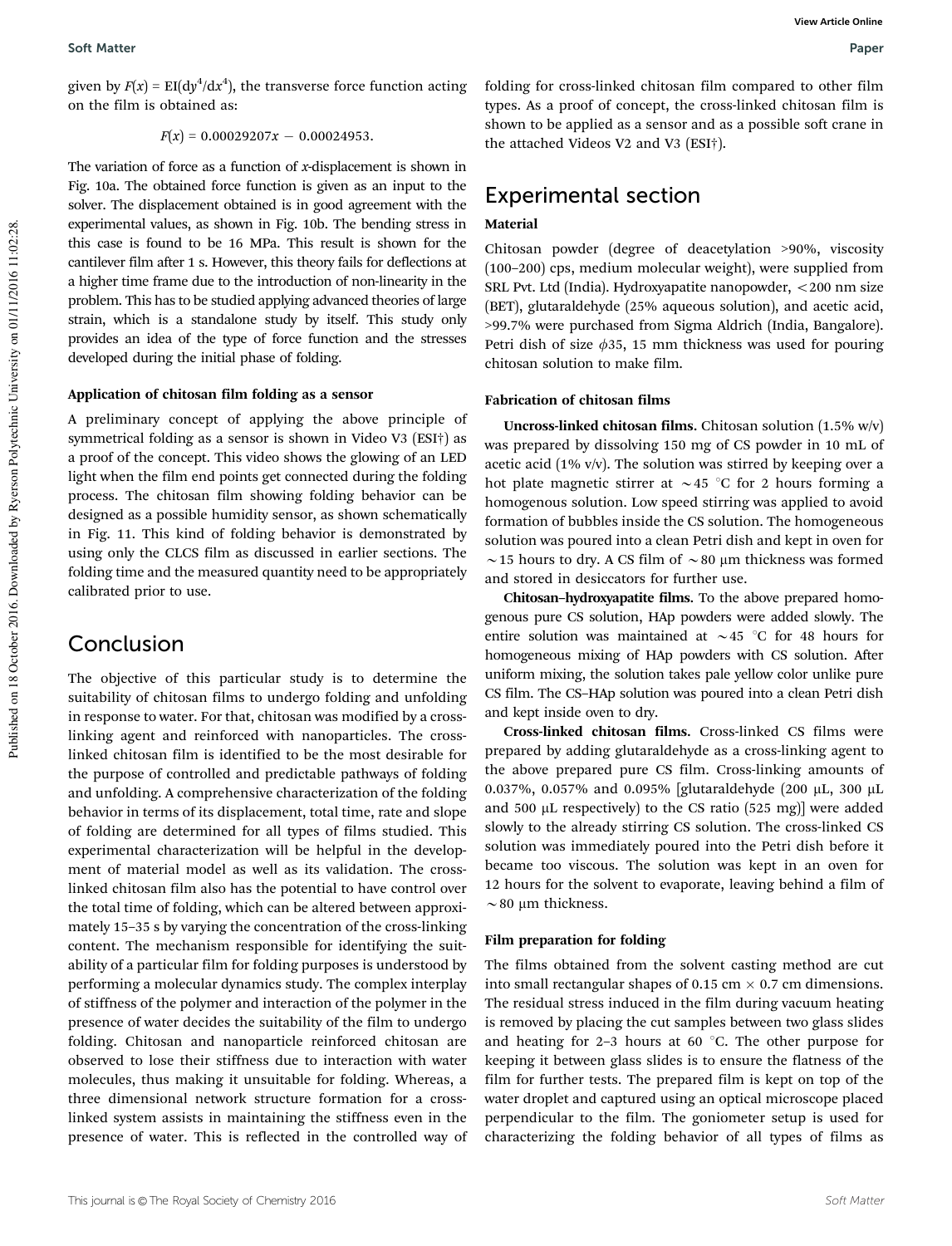

Fig. 12 An experimental set up for characterizing the folding behavior of the chitosan films.

shown in Fig. 12. All the experiments are repeated at least 3 times.

#### Molecular dynamics simulation details

In this particular study three types of systems, *i.e.* CS/water, CS/HAp/water and CS/CL/water are modeled and analyzed applying molecular dynamics simulation using LAMMPS.<sup>35</sup> All the systems were parameterized using the CHARMM forcefield.36,37 For all the above three models, two CS chains with a chain length of 50 monomer units were used. The CS chains are minimized and equilibrated to build an amorphous system. In order to understand the behavior of CS chains in the presence of particles, CS chains are allowed to interact with HAp nanoparticles as shown in Fig. 5a. The cross-linked CS system is obtained by cross-linking the CS chains using glutaraldehyde (GA) as shown in Fig. 5b. Glutaraldehyde is a bifunctional molecule which reacts with the nitrogen of CS to form imine bonds. The cross-linked CS structure is preequilibrated using the *NVT* ensemble. The pre-equilibrated CS, HAp reinforced CS and cross-linked CS systems are solvated using modified TIP3P water model molecules. The temperature of all the systems is gradually increased from 1 K to 300 K with a step of 30 K. Each step of temperature rise is followed by equilibration for 50 ps. The CS/water and CS/CL/water systems are subjected to MD simulation for 1 ns, whereas, the CS/HAp/ water system is subjected to it for 8 ns.

### Notes and references

- 1 D. H. Gracias, *Curr. Opin. Chem. Eng.*, 2013, 2, 112–119.
- 2 E. W. Jager, O. Inganäs and I. Lundström, *Science*, 2000, 288, 2335–2338.
- 3 J. S. Randhawa, T. G. Leong, N. Bassik, B. R. Benson, M. T. Jochmans and D. H. Gracias, *J. Am. Chem. Soc.*, 2008, 130, 17238–17239.
- 4 M. Jamal, N. Bassik, J.-H. Cho, C. L. Randall and D. H. Gracias, *Biomaterials*, 2010, 31, 1683–1690.
- 5 S. Schwaiger, M. Bröll, A. Krohn, A. Stemmann, C. Heyn, Y. Stark, D. Stickler, D. Heitmann and S. Mendach, *Phys. Rev. Lett.*, 2009, 102, 20–23.
- 6 E. Reyssat and L. Mahadevan, *J. R. Soc., Interface*, 2009, 951–957.
- 7 X. Li and M. J. Serpe, *Adv. Funct. Mater.*, 2014, 24, 4119–4126.
- 8 J. C. Athas, C. P. Nguyen, B. C. Zarket, A. Gargava, Z. Nie and S. R. Raghavan, *ACS Appl. Mater. Interfaces*, 2016, 8, 19066–19074.
- 9 S. Janbaz, R. Hedayati and A. A. Zadpoor, *Mater. Horiz.*, 2016, DOI: 10.1039/c6mh00195e.
- 10 H. He, J. Guan and J. L. Lee, *J. Controlled Release*, 2006, 110, 339–346.
- 11 C. Kang, S. N. Ramakrishna, A. Nelson, C. V. M. Cremmel, H. V. Stein, N. D. Spencer, L. Isa and E. M. Benetti, *Nanoscale*, 2015, 7, 13017–13025.
- 12 J. C. Breger, C. Yoon, R. Xiao, H. R. Kwag, M. O. Wang, J. P. Fisher, T. D. Nguyen and D. H. Gracias, *ACS Appl. Mater. Interfaces*, 2015, 7, 3398–3405.
- 13 V. Luchnikov, O. Sydorenko and M. Stamm, *Adv. Mater.*, 2005, 17, 1177–1182.
- 14 K. Kumar, V. Luchnikov, B. Nandan, V. Senkovskyy and M. Stamm, *Eur. Polym. J.*, 2008, 44, 4115–4121.
- 15 T. S. Shim, S. H. Kim, C. J. Heo, H. C. Jeon and S. M. Yang, *Angew. Chem., Int. Ed.*, 2012, 51, 1420–1423.
- 16 N. Bassik, B. T. Abebe, K. E. Laflin and D. H. Gracias, *Polymer*, 2010, 51, 6093–6098.
- 17 S. Singamaneni, M. E. McConney and V. V. Tsukruk, *ACS Nano*, 2010, 4, 2327–2337.
- 18 B. Simpson, G. Nunnery, R. Tannenbaum and K. Kalaitzidou, *J. Mater. Chem.*, 2010, 20, 3496.
- 19 V. Stroganov, S. Zakharchenko, E. Sperling, A. K. Meyer, O. G. Schmidt and L. Ionov, *Adv. Funct. Mater.*, 2014, 24, 4357–4363.